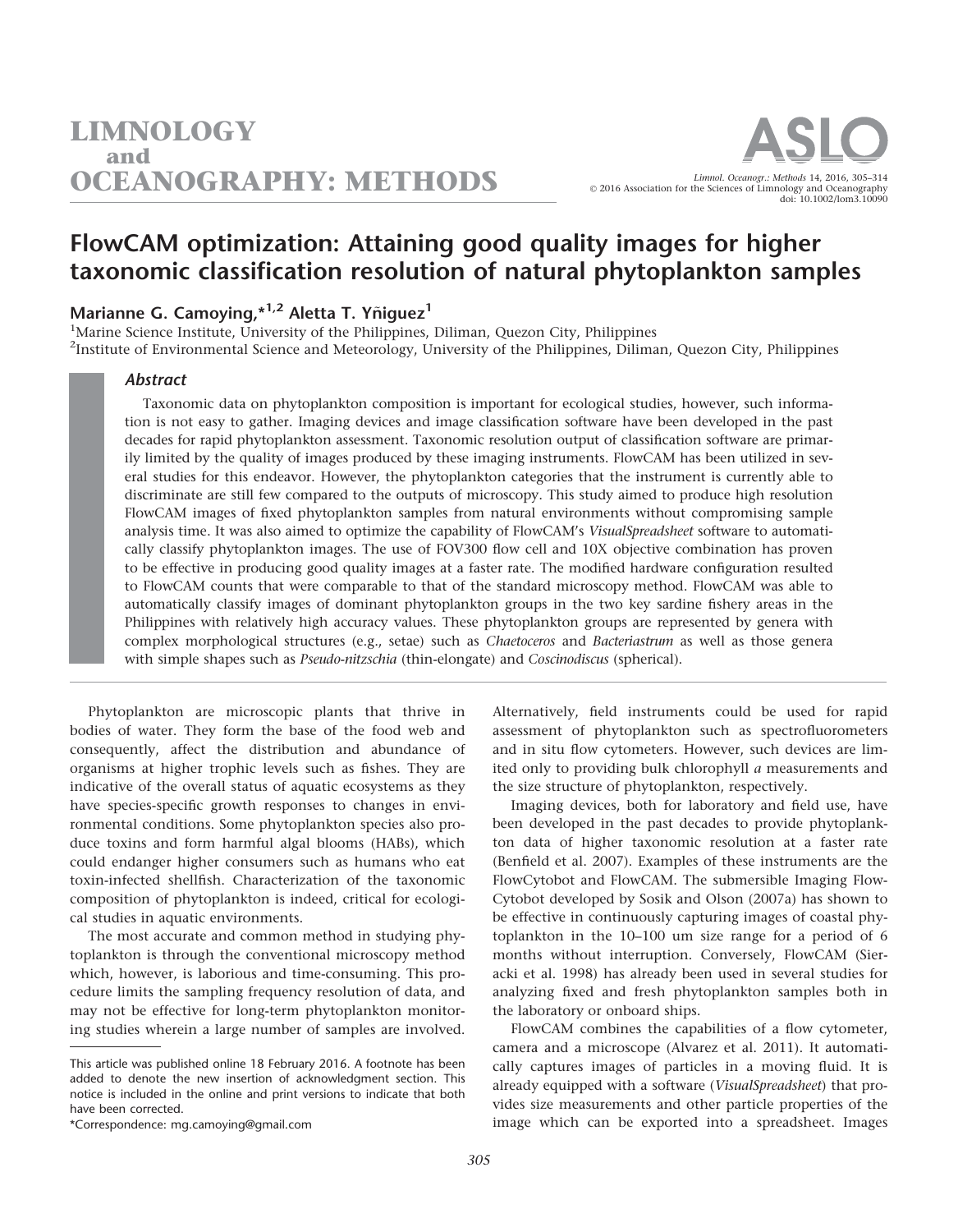can be automatically classified into groups by building a statistical filter based on the particle properties of existing image libraries.

FlowCAM has a diverse application. In the field of phytoplankton research, several studies have already validated the sizing and abundance accuracies of FlowCAM utilizing the recommended instrument factory hardware and software settings (e.g., camera settings, sample flow rate, etc.). Alvarez et al. (2011, 2012, 2014) has shown that FlowCAM outputs are comparable to that of the conventional microscopy method and that the instrument is able to provide a synoptic view of natural phytoplankton assemblages.

For the past years, several improvements have been made on FlowCAM's software and hardware configurations leading to faster FlowCAM sample analysis rate. One example is the replacement of the peristaltic pump with a syringe pump for more efficient manipulation of sample flow rate. Another very significant improvement is the development of specialized FOV flow cells. Flow cells are an important component of FlowCAM as the sample being analyzed is contained in and passes through the flow cell as they are being imaged by the camera. Compared to the standard flow cell, the FOV could be described as a reinforced standard flow cell, contained in a quartz-glass prism, making it more sturdy, easier to maintain and allows imaging of the whole sample volume being run through the system. To date, two FOV flow cells are available: FOV80 and FOV300. FOV80 flow cell paired with 10X objective has a particle resolution of 20–80 um particles while FOV300 paired with 4X objective is designed for analyzing particles less than 300 um in size.

Previous phytoplankton studies utilizing FlowCAM have focused on using this instrument for obtaining overall biomass only or characterizing phytoplankton into size bins (e.g., Liu et al. 2005; Zarauz et al. 2009; Reul et al. 2014) or general groups such as diatoms, dinoflagellates, silicoflagellates, etc. (e.g., Ide et al. 2008; Alvarez et al. 2012; Romagnan et al. 2015) or in identifying a single species (Buskey and Hyatt 2006; Siswanto et al. 2013). Most of these studies have not looked into more systematically determining Flow-CAM settings that can enhance phytoplankton community characterization possibly because they have been focused on obtaining other types of data and/or have just done their own tweaking of the system to obtain satisfactory data for their particular study questions. None of these studies have also shared the settings (e.g., filters used) to effectively automatically classify phytoplankton groups or they have not used FlowCAM's auto-classification at all.

Alvarez et al. (2014) has emphasized that the quantity of phytoplankton categories distinguished by FlowCAM is still very few (usually up to genus level or higher only) compared to that of the conventional microscopy method wherein identification to species level is attained. As having good quality images is critical in attaining higher taxonomic classification resolution of phytoplankton, it was the main goal

of this study to optimize the FlowCAM and develop a modified sample analysis protocol that would increase the taxonomic classification resolution of the instrument without compromising sample processing and analysis time. This study is divided into two tiers: (1) the optimization of Flow-CAM hardware and software settings, particularly the evaluation of the performance of the two FOV flow cells (FOV80 and FOV300) in providing high-quality images of natural phytoplankton samples in the 20–300 um size range; and (2) the development of the FlowCAM image auto-classification capability through the build-up of phytoplankton image libraries. In the first part of the study, the accuracy of the counts derived from the optimized FlowCAM hardware and software settings were evaluated by comparing it to the output of the conventional microscopy method. For the optimization of the auto-classification capability of the FlowCAM, statistical filters (based on the morphological properties of particles) were created for each phytoplankton image library. Accuracy tests were done to determine the most effective statistical filter for each phytoplankton taxon/group. To our knowledge, this is the first study to have explored in detail the efficiency of the FlowCAM's VisualSpreadsheet software in auto-classifying images of fixed phytoplankton samples from natural environments. Previous FlowCAM studies have utilized different image classification algorithms in classifying phytoplankton images (e.g., Alvarez et al. 2011, 2012).

## Method

#### Field sampling

Field sampling was conducted in two major sardine fishery areas in the Philippines—Dipolog-Sindangan Bay and Butuan Bay (Fig. 1) during the SarDyn Project Research Cruise onboard M/V DA-BFAR on February 20–26, 2013. Phytoplankton samples were collected twice per station using a 20-um net deployed at a maximum depth of 50 m and were concentrated onboard with a 20-um sieve and fixed with 5% neutral formalin for later analysis in the laboratory. A total of 27 stations were sampled capturing the low to high salinity gradient in Butuan Bay and the weak to strong upwelling region in Dipolog-Sindangan Bay. Environmental parameters such as Chl a concentration, salinity and temperature were also measured using a conductivity-temperature-depth (CTD) profiler (Seabird 25).

### Optimization of FlowCAM hardware and software settings: Acquiring good quality images

For the optimization of FlowCAM software and hardware settings, particularly the determination of optimum flow cell and objective combination, phytoplankton samples from six stations of highest Chl a concentrations (Fig. 1), based from CTD data, were utilized. Formalin-fixed phytoplankton samples were carefully rinsed first with particle-free seawater before sample analysis. For the general FlowCAM analysis, sieves of different pore sizes were used in the serial filtration of samples into target size-classes. Samples were analyzed in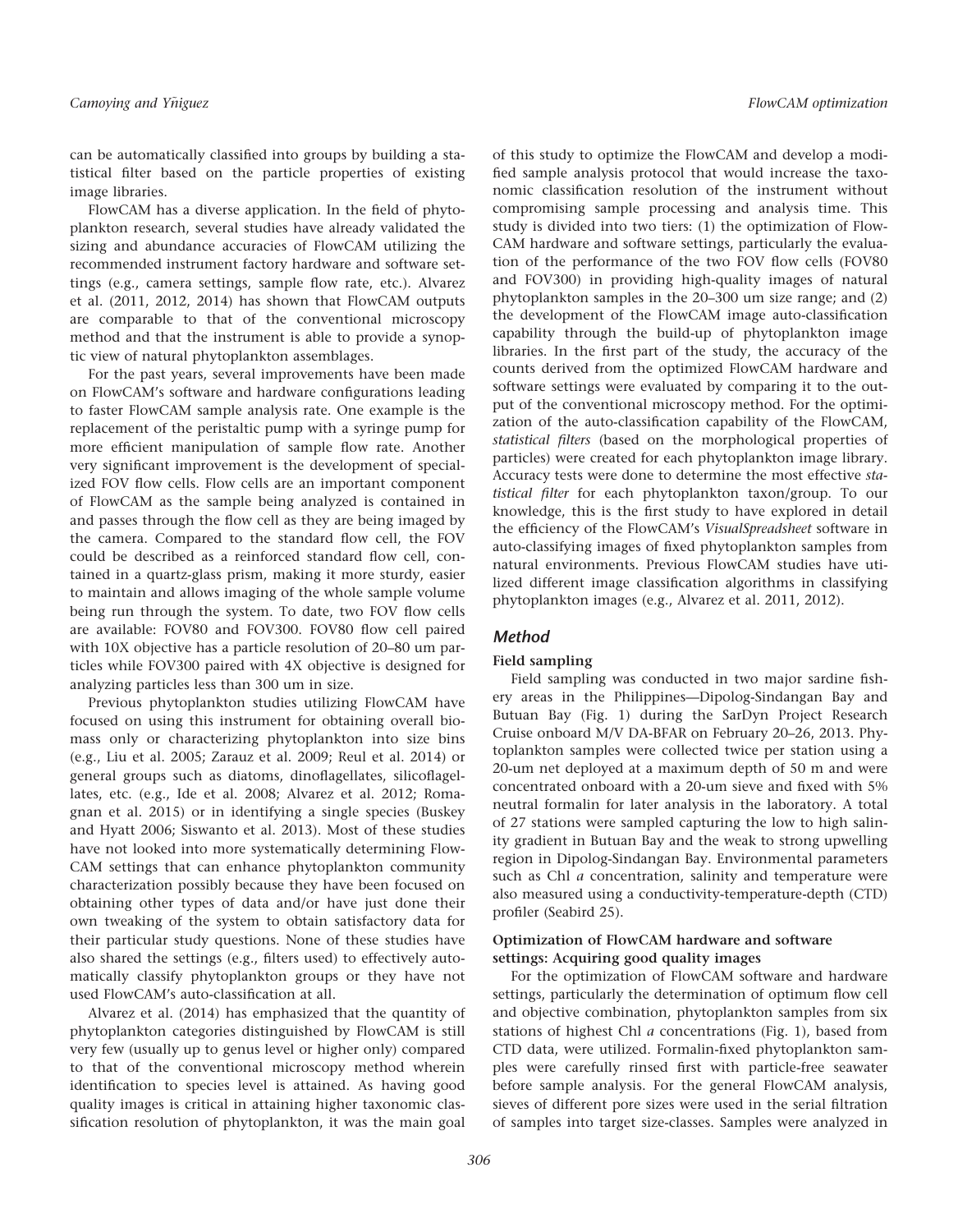

Fig. 1. Map of sampling sites. (a) Sindangan-Dipolog Bay, a coastal upwelling area; (b) Butuan Bay, an estuary receiving large nutrient inputs from Agusan River. Points encircled were stations of highest Chl a concentration and were used in the optimization of FlowCAM hardware and software settings.

Autoimage Mode wherein particles are imaged in a userdefined interval or in frames per second (FPS). The criteria for selecting the optimum flow cell and objective combination were the following: (1) production of good-quality images which are identifiable to at least genus level; (2) faster sample preparation and analysis time; and the (3) reduction of clogging issues.

To evaluate the counting accuracy of the determined optimum software and hardware settings (flow cell and objective combination), FlowCAM phytoplankton counts were compared to that of the microscopy method. A total of 15 phytoplankton net samples from representative stations in Dipolog (five stations), Sindangan Bay (five stations) and Butuan Bay (five stations) of variable densities were utilized. Two replicates of each sample were run in the FlowCAM and full counts of 1-mL aliquots (two replicates) were conducted under an inverted microscope (Carl Zeiss Axiovert 25) using a Sedgewick counting chamber.

## Optimization of FlowCAM's Auto-Classification functionality: Build-up of phytoplankton library of images

For the build-up of phytoplankton image libraries, a total of 27 phytoplankton samples were run through the Flow-CAM utilizing the optimized hardware and software settings. Each FlowCAM sample run generates a List File which contains images of target particles. Before each FlowCAM sample run, filters could be set such that images that are being captured by the camera would be limited only to those particles that fall within the target size-class. In this study, a filter was set to exclude artefacts (e.g., dirt on the flow cell wall, contaminants, etc.) with an equivalent spherical diameter (ESD) of less than 20-um to be imaged by the camera, minimizing the capture of non-target particles. Output images were then manually classified into taxonomic groups. Taxonomic references of Yamaji (1982), Tomas (1997), and Omura et al. (2012) were used in the identification of phytoplankton. Phytoplankton species captured at different orientations (valve view or girdle view) or imaged as individuals, chains or colonies, were further classified into separate subcategories (e.g., Coscinodiscus in valve view, Coscinodiscus in girdle view, etc).

## Optimization of FlowCAM's Auto-Classification functionality: Accuracy tests of statistical filters for the different phytoplankton groups

To optimize the auto-classification functionality of Flow-CAM, "statistical filters" were built for each phytoplankton library and were assessed for accuracy in filtering images of the target group. Statistical filters are based on the morphological properties of the images that compose each phytoplankton library. These particle properties are summarized in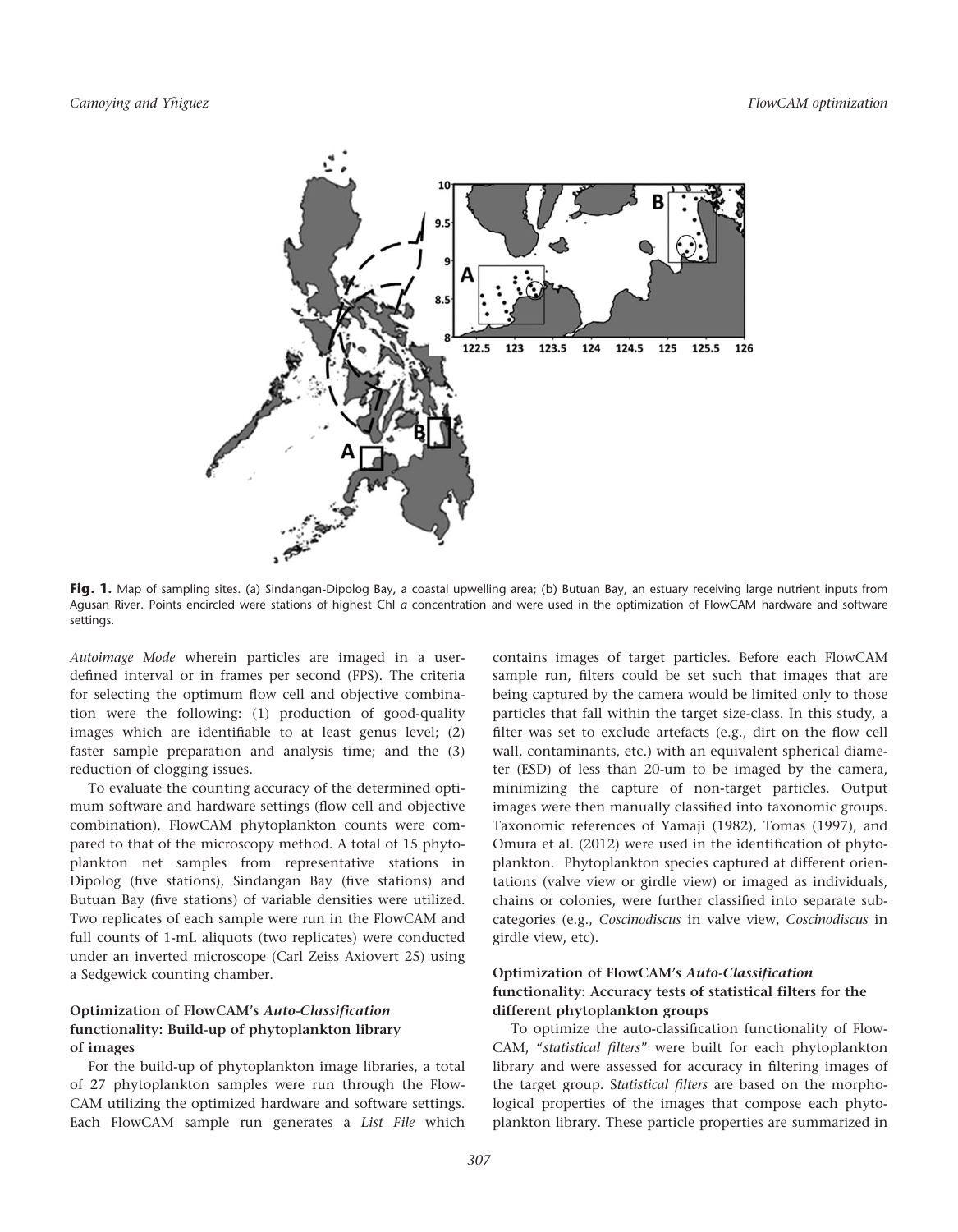|  |  |  |  | Table 1. Description of particle properties utilized in the set-up of statistical filters for each phytoplankton library. |
|--|--|--|--|---------------------------------------------------------------------------------------------------------------------------|
|--|--|--|--|---------------------------------------------------------------------------------------------------------------------------|

| <b>Particle property</b>  | <b>Description</b>                                                                                                                                                                                                                                                        |  |  |  |
|---------------------------|---------------------------------------------------------------------------------------------------------------------------------------------------------------------------------------------------------------------------------------------------------------------------|--|--|--|
| ABD (Area Based Diameter) | The diameter based on a circle with an area that is equal to the ABD area. ABD area is the combined area of<br>all pixels that are deemed part of the particle so the ABD Diameter is the diameter of the circle obtained by<br>arranging these pixels in a solid circle. |  |  |  |
| ESD                       | The Mean value of 36 feret measurements                                                                                                                                                                                                                                   |  |  |  |
| Length (L)                | The maximum value of 36 feret measurements.                                                                                                                                                                                                                               |  |  |  |
| Width (W)                 | The minimum value of 36 feret measurements                                                                                                                                                                                                                                |  |  |  |
| Perimeter (P)             | Total length of the edges making up a particle including the edges of any holes.                                                                                                                                                                                          |  |  |  |
| Aspect Ratio (AR)         | Width/Length                                                                                                                                                                                                                                                              |  |  |  |
| Elongation (E)            | A length/breadth ratio based on Perimeter and Area with the assumption that Area = length $\times$ breadth and<br>Perimeter = $2$ (length + breadth)                                                                                                                      |  |  |  |
| Circle fit (CF)           | Deviation of the particle from a best-fit circle                                                                                                                                                                                                                          |  |  |  |
| Compactness (C)           | A shape parameter derived from the perimeter and the area.                                                                                                                                                                                                                |  |  |  |
| Edge Gradient (EG)        | Average intensity of the pixels making up the outside border of a particle after a Sobel Edge Detect convolu-<br>tion filter has been applied to the raw camera image.                                                                                                    |  |  |  |
| Roughness (R)             | A measure of the unevenness or irregularity of a particle's surface—the ratio of perimeter to convex perimeter                                                                                                                                                            |  |  |  |

Table 1. The accuracy of each statistical filter was assessed by classifying a set of images of mixed phytoplankton taxa, the test set, which refers to FlowCAM output file (List File) of known, manually pre-identified phytoplankton images.

Thus, the test set consists of other phytoplankton taxa apart from the target taxa. The efficiency of each particle property statistical filter was calculated using the formula:

Filter Accuracy (FA)=  $\frac{\text{True Positive (TP)} + \text{True Negative (TN)}}{\text{False Positive (FP)} + \text{False Negative} + \text{True Positive (TP)} + \text{True Negative (TN)}}$ 

Target images from the test set that were correctly classified were referred to as true positive (TP) and those nontarget images that remained unclassified were counted as true negative (TN). False positive (FP) were nontarget images that were classified while false negative (FN) were target images that were not classified by the VisualSpreadsheet.

Each phytoplankton library is characterized by different particle property values as phytoplankton vary in size, shape and other image attributes. The main objective here was to explore these particle properties and determine what particle property combinations best characterize each phytoplankton class. Accuracy tests were done by first (1) evaluating the efficiency of each individual particle property (Table 1) as filter; (2) simultaneously using all the twelve properties as filter and lastly; (3) combining into pairs the top three particle properties of highest accuracy.

## Results

#### Optimum FlowCAM hardware and software settings

Several Trial Sets (TS) of different flow cell and objective magnification combinations were tested to assess the best setting that would give high-quality images (Table 2). In this study, the recommended factory settings have been explored first such as the use of FOV80 flow cell (FC) with 10X objective and FOV300FC with 4X objective to analyze particles in the 20–80 um size class and > 80–300 um size class, respectively (TS-1) (Table 2). A number of challenges were encountered during preliminary FlowCAM runs such as clogging of the flow cell chamber, clumping and suspension of particles, and the output of blurry and partly-imaged particles. Clogging issues were "highly" experienced in FOV80 (Table 2) while the output of unidentifiable images was common in FOV300 at 4X combination. Overall, the recommended flow cell and objective combinations (TS-1) had the lowest percentage production of good-quality images (< 20%) and was relatively time-consuming taking more than 100 min to process and analyze one sample (two replicates).

To address the issues (e.g., low-quality images) encountered with the use of the recommended factory settings (TS-1), other flow cell and objective magnification combinations were explored (Table 2). For the second trial (TS-2), the sample was divided into three size classes: (1) 20–60 um (FOV80 at 10X); (2) > 60-150 um (FOV300 at 10X); and (3) > 150-300 um (FOV300 at 10X). The production of high-quality images increased (< 50%) and clogging issues were reduced. However, TS-2 still proved to be impractical as the duration of sample preparation and analysis time increased to greater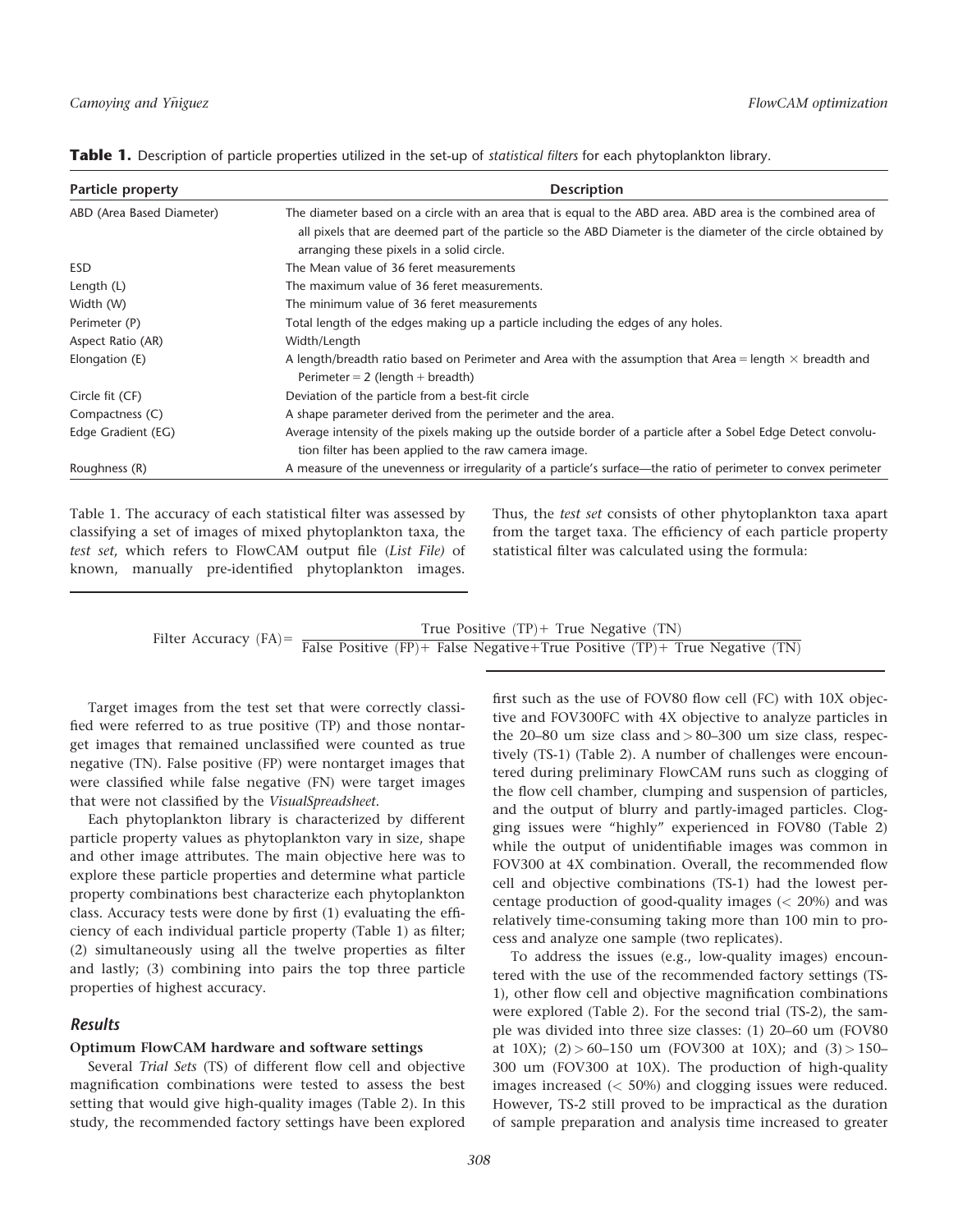than 120 min. For TS-3, samples were separated into two size classes: (1) 20–100 um (analyzed through FOV300 at 10X); and  $(2) > 100-300$  um (with FOV300 at 4X). Clogging issues were minimized with the use of bigger flow cell (FOV300) and sample processing time was faster  $(> 80$  min) compared to TS-2. Similar to TS-2, the production of good quality images was low due to the use of the 4X objective. In the last trial set (TS-4), the whole 20–300 um size class was analyzed using the FOV300 and 10X objective. Among the four trial sets, TS-4 proved to be the most efficient method as sample preparation and analysis time was significantly reduced to less than 60 min. Highest production of goodquality images ( $> 60\%$ ) was achieved in TS-4 (Table 2).

However, the disadvantage of using the FOV300 and 10X combination is that similar to the use of standard flow cells (not FOV), only a portion of the sample fluid is being imaged by the camera. This approach can result in underestimates in FlowCAM particle concentration calculations. To assess whether TS-4 would give accurate counts of natural phytoplankton samples, FlowCAM outputs were compared to that of the conventional microscopy method. The software parameter values utilized were within the recommended software settings stated in the FlowCAM Manual (Table 3). The actual volume sampled by the FlowCAM is computed as the (1) number of images taken during each run multiplied to the (2) volume per picture (VPP). The number of images taken is simply the length of analysis times the frame rate per second (FPS) value which is set before each sample run, while VPP is equal to the area of the field of view of the camera (Width  $\times$  Height) multiplied to the depth of the flow cell in microns  $(FOV300 = 300$  um depth). Following the said formula, running 1 mL sample volume at a flow rate (FR) of 0.1 mL/min and at 10 FPS, a total of 0.66 mL volume or 66% of the sample is imaged by the FlowCAM.

FlowCAM counts were done by manually classifying output images into lowest possible identifiable taxa through the "Classification Menu" of the VisualSpreadsheet software. Each classification file containing the list of all identified images was exported into an Excel spreadsheet. The default Flow-CAM setting is to consider each image as one particle count. However, this may not always be the case as an image could contain a phytoplankton chain or several individuals of different species. Hence, images were manually checked for the presence of chains or several particles in one image and counts were adjusted accordingly.

For the 15 sets of phytoplankton samples analyzed, abundance counts (individuals/mL) were generally lower for FlowCAM compared to microscopy counts. Nevertheless, FlowCAM was able to capture the abundance trends similar to the microscopy method ( $p < 0.001$ ,  $n = 15$ ,  $r^2 = 0.96$ ) (Fig. 2). FlowCAM counts for less dense phytoplankton samples of concentrations < 200 ind/mL were also comparable to that of the microscopy method.

#### Build-up of phytoplankton image libraries

Image libraries are important in the optimization of the auto-classification of capability of FlowCAM. Statistical filters could be built to sort out sample images that have similar characteristics to the images that comprise each library. It is recommended that when creating filters, a library should contain only 10–15 representative images to avoid introduction of error.

Output images of the FOV300 flow cell and 10X objective combination runs were manually classified into phytoplankton classes/groups through the "Library Menu" of the Visual-Spreadsheet. A total of 49 phytoplankton libraries, which consist of 34 diatoms, 15 dinoflagellates, and 1 cyanobacteria species, are currently available (Table 4). As particles are being imaged in a moving fluid, phytoplankton species can be captured in different orientations. For example, centric diatoms such as Coscinodiscus, Thalassiosira and Planktoniella sol could be imaged in their valve or girdle view and some other species could also be captured as individuals or in chains and colonies (e.g., Thalassionema, Pseudo-nitzschia, Chaetoceros, Bacteriastrum). Hence, phytoplankton groups were further categorized into sub-groups according to the orientation of the species as captured by the camera.

The most represented groups having at least 10 highresolution (uniform orientation), identifiable images were the diatoms Chaetoceros, Bacteriastrum, Planktoniella sol, Rhizosolenia, Pseudo-nitzschia, and Thalassionema, to name a few (Table 4). Conversely, the dinoflagellate groups such as Ceratium and Protoperidinium, being the less dominant phytoplankton in the study sites were comprised of only a few images  $( $10$  images). It is worth noting, however, how the$ FlowCAM was able to capture good images of the small-sized dinoflagellates that are less than 60-um in diameter such as Alexandrium, Dinophysis acuminata, Prorocentrum cf compressum, and some species of Protoperidinium).

## Accuracy tests of particle property filters of dominant phytoplankton groups

The auto-classification capability of the FlowCAM was assessed by conducting accuracy tests on the efficiency of different statistical filters built for each phytoplankton library. Note however, that accuracy tests were conducted only on the seven dominant phytoplankton species encountered in the study sites.

Highest accuracy values (Filter Accuracy (FA) > 0.90) were computed for the genera with simple morphological shape such as Coscinodiscus (circular) and Pseudo-nitzschia (thinelongate) (Fig. 3). Circle fit (CF) alone was shown to be the most effective filter in sorting out the centric diatom Coscinodiscus while the combination of width (W) and roughness (R) was effective for Pseudo-nitzschia. For those phytoplankton genera having complex structures such Chaetoceros and Bacteriastrum, lower accuracy values  $(FA < 0.85)$ were observed. The chain-forming pennate diatom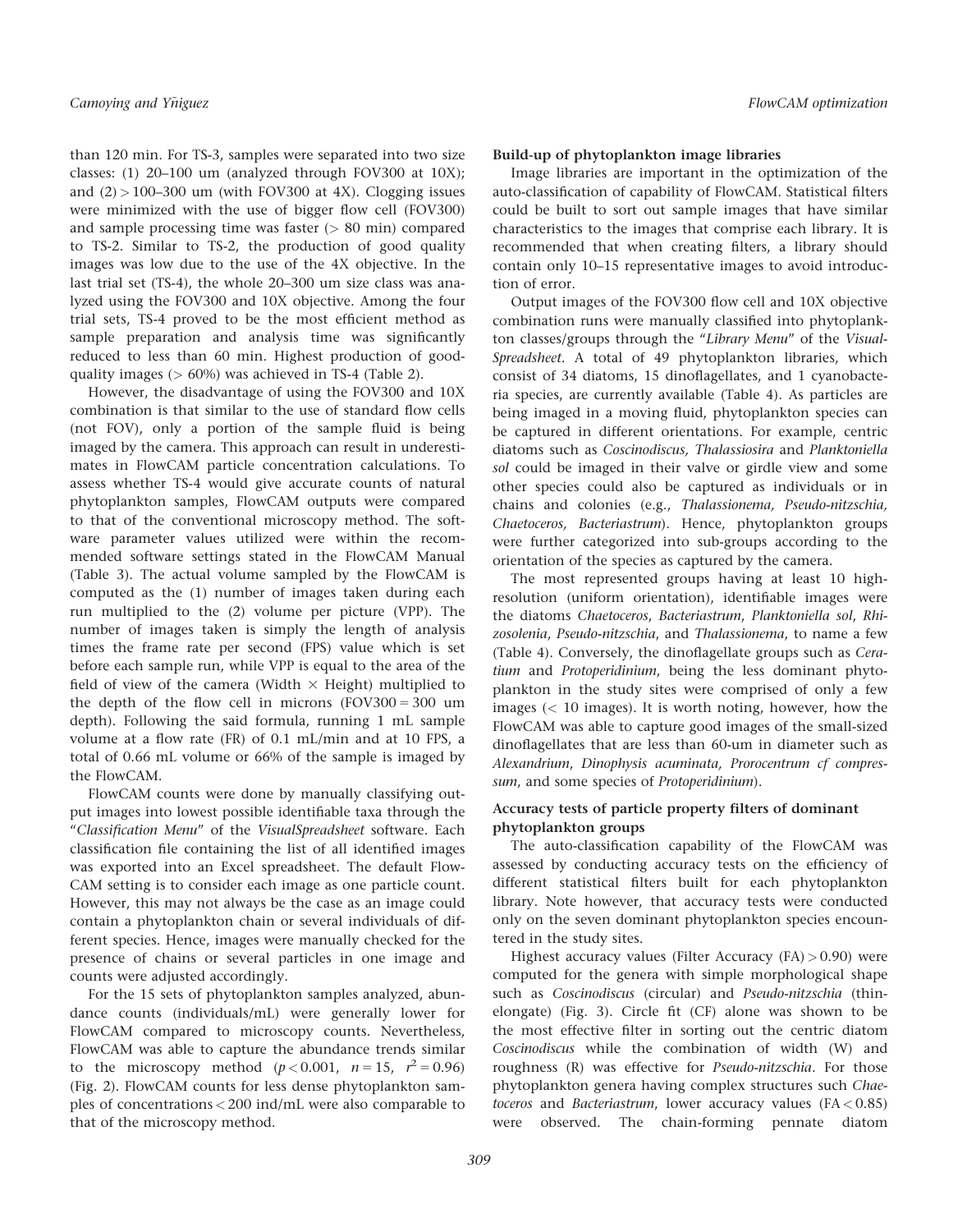|                |                                        | <b>Target size</b><br>class | Criteria for the selection of optimum flow cell and objective<br>combination |                                                                                                 |                                                                                                                                      |
|----------------|----------------------------------------|-----------------------------|------------------------------------------------------------------------------|-------------------------------------------------------------------------------------------------|--------------------------------------------------------------------------------------------------------------------------------------|
| Trial set (TS) | Flow cell and<br>objective combination |                             | *Faster sample<br>preparation and<br>analysis time<br>(overall duration)     | <sup>T</sup> Reduction of flow<br>cell clogging issues<br>(frequency of<br>clogging occurrence) | <sup>‡</sup> Production<br>of good-quality images<br>(percentage)<br>of good-quality<br>images in 1<br><b>FlowCAM</b><br>sample run) |
| Set 1          | FOV80 at 10X                           | 20-80 um                    | $>100$ min                                                                   | High clogging                                                                                   | ${<}20%$                                                                                                                             |
|                | FOV300 at 4X                           | $>80 - 300$ um              |                                                                              |                                                                                                 |                                                                                                                                      |
| Set 2          | FOV300 at 10X                          | 20-60 um                    | $>120$ min                                                                   | Low clogging                                                                                    | $<$ 50%                                                                                                                              |
|                | FOV300 at 10X                          | $>60 - 150$ um              |                                                                              |                                                                                                 |                                                                                                                                      |
|                | FOV300 at 4X                           | $>150-300$ um               |                                                                              |                                                                                                 |                                                                                                                                      |
| Set 3          | FOV300 at 10X                          | 20-100 um                   | $>80$ min                                                                    | Moderate clogging                                                                               | $<$ 50%                                                                                                                              |
|                | FOV300 at 4X                           | $>100 - 300$ um             |                                                                              |                                                                                                 |                                                                                                                                      |
| Set 4          | FOV 300 at 10X                         | 20-300 um                   | $<$ 60 min                                                                   | Moderate clogging                                                                               | $>60\%$                                                                                                                              |

#### Table 2. Trial Sets (TS) for determining the optimum flow cell and objective combination.

\*Sample preparation time includes the rinsing and serial sieving of samples into target size-classes, changing of flow cell and objective combination and refocusing of the camera. **Sample analysis time** refers to the overall duration of running two replicates of each (target-size class) sample. <sup>†</sup>High occurrence means that flow cell clogging always happened which usually resulted to the termination of a sample run. Moderate occurrence means that clumping of particles occurred during sample run yet did not lead to the termination of a run. In most cases, pinching of the flow cell was able to solve the problem. Low occurrence means that a sample run is usually completed without interruption. Such was the case in TS-2 wherein low occurrence of clogging issues were observed which could be attributed to the low particle concentration as the sample was separated into three size-classes.

‡ Percentage of good quality images produced was computed as the number of high resolution images (identifiable either as plankton, debris or any artefact on flowcell walls) divided by the total images (including blurry and unidentifiable images) captured in the FlowCAM output List File.

Thalassionema, also exhibited low accuracy. It is interesting to note that although Chaetoceros and Bacteriastrum have common structures such as the presence of external valvular outgrowths, they did not share similar filter accuracy results. For Chaetoceros, perimeter (P) and compactness (C) combination gave the highest accuracy while the combination of all particle properties (All) gave the lowest value. The opposite was true for Bacteriastrum as well as for Meuniera membranacea and Rhizosolenia wherein the simultaneous use of the 12 particle properties was the most effective filter (Fig. 3).

## Discussion

## Optimization of FlowCAM hardware and software settings

FlowCAM has already been used in several studies to characterize phytoplankton community structure in natural environments (e.g., Alvarez et al. 2012; Stauffer et al. 2014). However, due to the low resolution of FlowCAM images, classification of phytoplankton was usually limited only to general taxonomic groups. As data on the taxonomic composition of phytoplankton is an important indicator of the overall state of aquatic ecosystems, it was the main objective of the present study to optimize the FlowCAM to produce good quality images that would allow lower taxonomic level (e.g., species level) classification of preserved natural

phytoplankton samples without comprising sample analysis time. The use of FOV300 and 10X objective magnification proved to be the most efficient in providing high-resolution images. Overall sample processing rate was faster compared to other flow cell-objective combinations considering that only a single size class (20–300 um) had to be prepared. Clogging, a common problem encountered with the use of auto-imaging devices (Sosik and Olson 2007a; Alvarez et al. 2011), impedes sample analysis time. Hence, samples should be carefully filtered such that no particles greater than the width of the flow cell will be included. In this study, clogging was significantly reduced due to the bigger size of the FOV300 flow cell. Samples should also be properly concentrated so that aggregations and overlapping of particles will be prevented. In the study of Sieracki et al. (1998), they diluted their sample to 1000 ind/mL to prevent imaging of overlapping particles. As suggested by Alvarez et al. (2011), samples should be preassessed using alternative measurements such as bulk Chl a from field data, to have an idea on the sample dilution or concentration to be undertaken. In the present study, as much as possible, sample flow rate (FR) was adjusted such that the "particles per used image" (PPI) did not exceed the optimum value of 1.10, meaning that a single image does not contain several particles. When PPI values were way beyond 1.10, samples were diluted accordingly.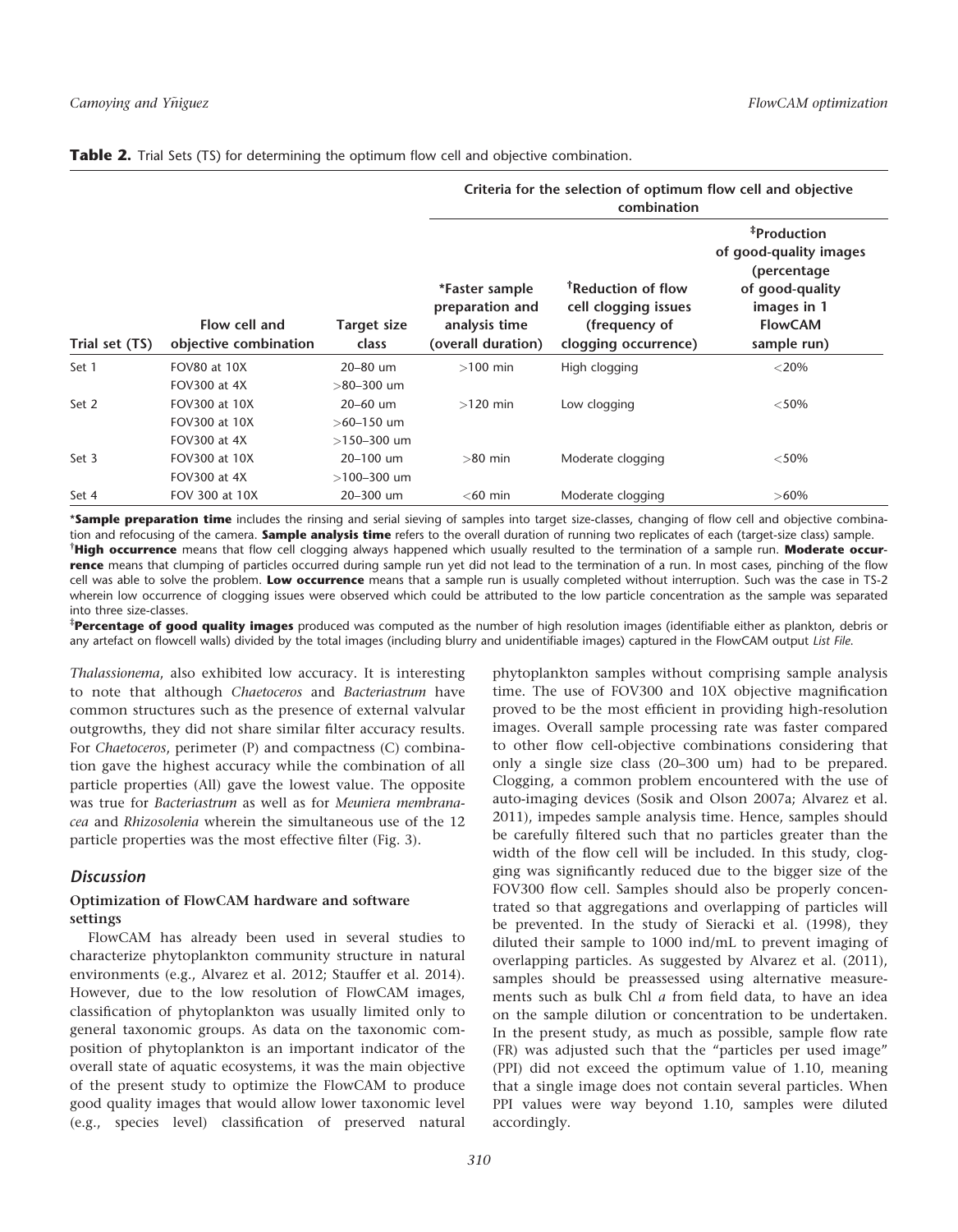Table 3. FlowCAM software settings employed in the study. These values are within the recommended factory setting as stated in the FlowCAM manual.

| <b>Settings</b>                        | <b>Values</b> |
|----------------------------------------|---------------|
| Particle capture                       |               |
| Distance to nearest neighbor $(\mu m)$ | 50            |
| Close holes iterations                 | 2             |
| <b>Fluidics</b>                        |               |
| Sample volume (mL)                     | 1.0           |
| Flow rate (mL/min)                     | 0.1           |
| Auto-image                             | 10            |
| Efficiency (%)                         | 67.2          |
| Runtime                                | 12.5          |
| Camera                                 |               |
| Shutter                                | 8             |
| Gain                                   | 68            |
| White balance U                        | 2187          |
| White balance V                        | 2288          |
| <b>Brightness</b>                      | $\mathbf{0}$  |
| Gamma                                  | $\mathbf{0}$  |
| Hue                                    | 2290          |
| Saturation                             | 300           |
| Sharpness                              | 0             |
| Color gain                             | $\Omega$      |
| Red gain                               | $\Omega$      |
| Green gain                             | $\Omega$      |
| Blue gain                              | $\mathbf{0}$  |
| Flash/camera delay                     | 100           |
| Flash duration                         | 45            |



Fig. 2. Relationship between phytoplankton counts from FlowCAM and microscopy.

Previous studies have already established the reliability of the FlowCAM in providing precise estimates of the abundance and size of particles (Sieracki et al. 1998; Buskey and Hyatt 2006; Alvarez et al. 2011). As the use of FOV300 and

Table 4. List of available phytoplankton libraries from Flow-CAM runs of samples from Dipolog-Sindangan Bay and Butuan Bay collected during the SarDyn 2013 Cruise. Species with asterisk are the groups having at least 10 images of uniform orientation (e.g., girdle view, same number of chain, etc.) and of good resolution.

| <b>Dinoflagellates</b> | <b>Diatoms</b>              | Cyanobacteria               |
|------------------------|-----------------------------|-----------------------------|
| Alexandrium sp         | Actinoptychus               | Trichodesmium<br>thiebautii |
| Ceratium furca         | Asterolamphalus             |                             |
| Ceratium fusus         | Asterolampra                |                             |
| Ceratium sp1           | Asterionellopsis            |                             |
| Ceratium sp2           | *Bacteriastrum              |                             |
| Dinophysis caudata     | Bellorochea                 |                             |
| Dinophysis miles       | *Chaetoceros                |                             |
| Dissodinium            | Climacodium frauenfeldianum |                             |
| <b>Histoneis</b>       | *Coscinodiscus              |                             |
| <b>Ornithocercus</b>   | Coscinodiscus granii        |                             |
| Protoperidinium sp1    | Corethron criophilum        |                             |
| Protoperidinium sp2    | Ditylum brightwellii        |                             |
| Protoperidinium sp3    | Eucampia                    |                             |
| Pyrocystis elegans     | Fragilaria doniopsis        |                             |
| Pyrocystis lunula      | Gossleriella                |                             |
|                        | *Guinardia/Dactyliosolen    |                             |
|                        | Helicotheca tamesis         |                             |
|                        | <b>Hemiaulus</b>            |                             |
|                        | Leptocylindicus             |                             |
|                        | *Meuniera membranacea       |                             |
|                        | Odontella mobiliensis       |                             |
|                        | Odontella sinensis          |                             |
|                        | Odontella spp               |                             |
|                        | Palmeria hardmaniana        |                             |
|                        | *Planktoniella sol          |                             |
|                        | *Pseudo-nitzschia           |                             |
|                        | Pleurosigma                 |                             |
|                        | *Rhizosolenia               |                             |
|                        | Skeletonema                 |                             |
|                        | *Stephanopyxis              |                             |
|                        | <b>Tabellaria</b>           |                             |
|                        | *Thalassionema nitzchoides  |                             |
|                        | *Thalassiosira              |                             |

10X combination is beyond the recommended instrument hardware setting, FlowCAM counts in this study were compared to the standard microscopy method for validation. Similar to the results of Anjou et al. (2014) on the assessment of tephra in sediment samples, raw FlowCAM counts in this study were generally lower compared to the actual microscopy counts. This is expected since not all of the sample volume passing through the flow cell is being imaged by the camera. However, the final FlowCAM phytoplankton counts which were computed using the actual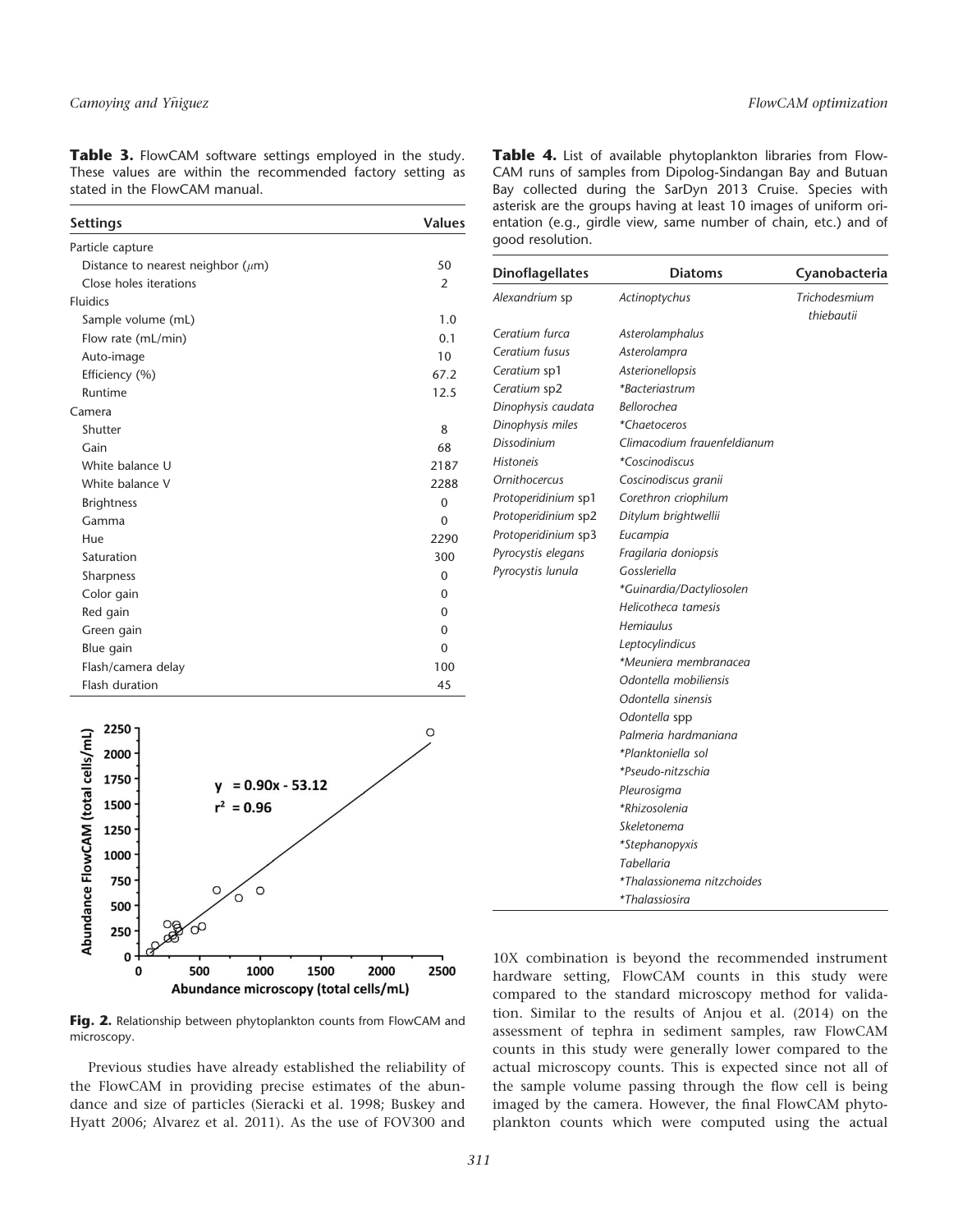

Fig. 3. Accuracy tests of filters for the different phytoplankton groups. Aspect Ratio (AR); Area-Based Diameter (ABD); Circle Fit (CF); Compactness (C); Edge Gradient (EG); Elongation (E); Intensity (I); Length (L); Perimeter (P); Roughness (R); Transparency (T); Width (W) and (All) combination of all 11 particle properties. Note that there are breaks on the x-axes.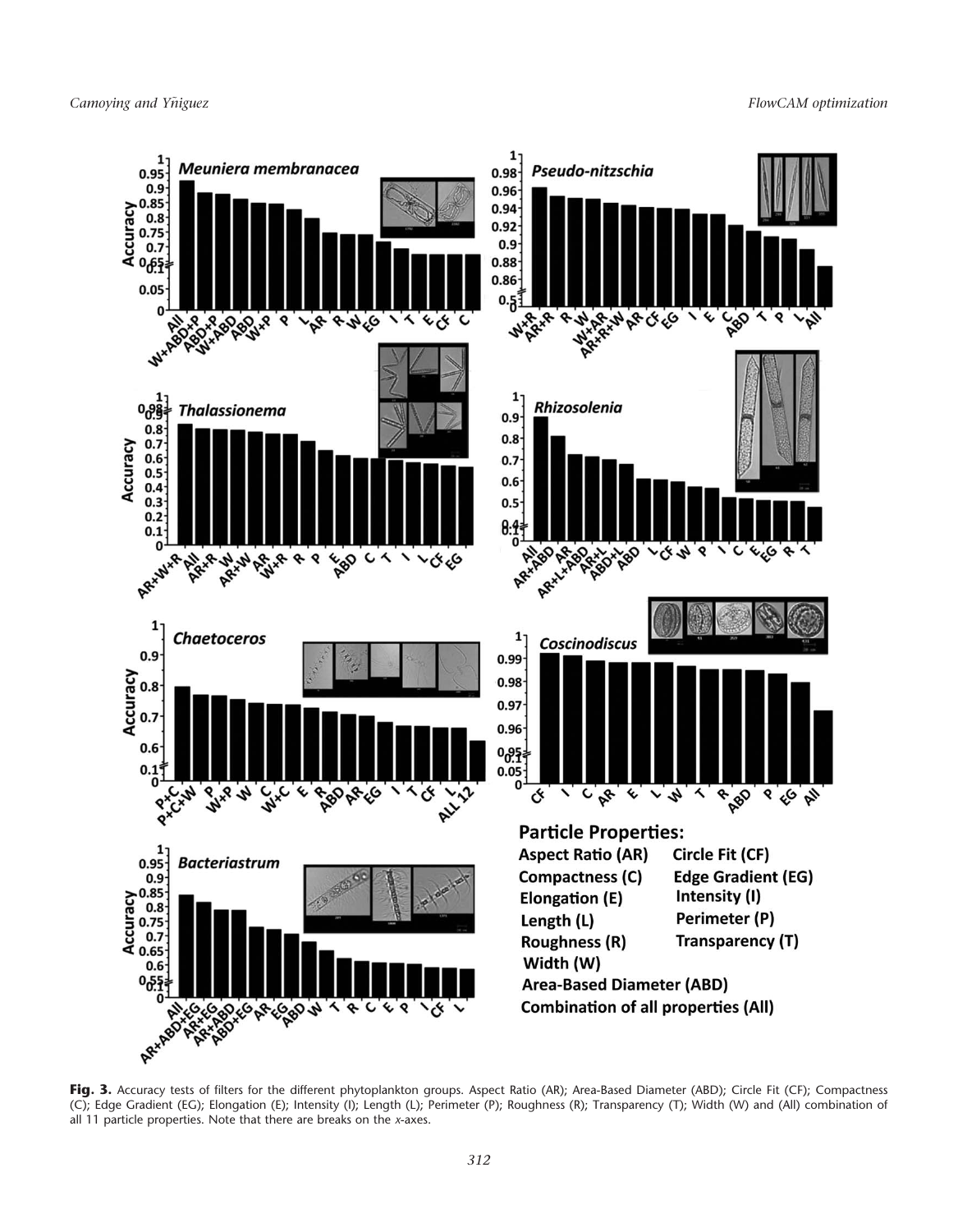volume sampled by the instrument, were highly comparable to that of the standard microscopy method. All sample counts were within the 100% coefficient of variation threshold set by Alvarez et al. (2014), meaning that the differences in count estimates between the two methods were below a factor of two. FlowCAM was also able to accurately count less dense samples with approximate concentrations of 200 ind/mL. This suggests that FlowCAM would also be effective in analyzing less dense Niskin samples provided that they are properly concentrated.

#### Optimization of FlowCAM's Auto-Classification capability

For the past decades, endeavors have been made to improve the auto-classification of phytoplankton images from different sources. Examples include the work of Gorsky et al. (1989) wherein they were able to distinguish species of phytoplankton with distinct size and shape using simple geometric properties. Culverhouse et al. (2003) employed neural network technique utilizing different texture and edge-based image properties in classifying dinoflagellate images and Verikas et al. (2014) used support vector machine (SVM) and random forest (RF) classifiers to discriminate the HAB-causing Prorocentrum minimum. The work of Sosik and Olson (2007b) may be the most detailed multiclass categorization of phytoplankton images from Imaging FlowCytobot. They were able to build 22 categories of phytoplankton and reported an overall accuracy of 88%. Conversely, Blaschko et al. (2005) and Alvarez et al. (2011) used SVM in classifying images from FlowCAM.

The difference of the present study from previous Flow-CAM investigations is that the VisualSpreadsheet was fully utilized here for more detailed classification of images into taxonomic groups without further employing other software or programs. The goal was to optimize the Auto-Classification capability of the FlowCAM by determining the most efficient statistical filter for each phytoplankton library.

It is interesting to note that using the FOV300 and 10X objective combination, FlowCAM was able to capture good images of small-sized phytoplankton species ( $\sim$  60  $\mu$ m in diameter) such as Alexandrium, Dinophysis and some Protoperidinium spp., which would have been difficult to capture had the recommended FOV300 and 4X objective been used. However, since not all identified phytoplankton taxa were represented by at least 10 good quality images of uniform species orientation, accuracy tests were conducted only on the dominant phytoplankton groups such as Chaetoceros, Bacteriastrum, Coscinodiscus, Thalassionema, Meuniera membranacea, Pseudo-nitzschia, and Rhizosolenia. The VisualSpreadsheet was shown to be most effective in classifying phytoplankton taxa with simple shapes such as the centric diatoms Coscinodiscus and Thalassiosira with accuracy values of greater than 0.90. However, as regards to phytoplankton groups having complex structures such as Chaetoceros and Bacteriastrum, its accuracy was reduced. Results of the accuracy tests conducted also suggest that the simultaneous use of all available particle properties as filter may not be

effective for some phytoplankton species such as the case of Chaetoceros, Coscinodiscus and Pseudo-nitzschia wherein lowest accuracy values were observed. However, for the genera Thalassionema, Bacteriastrum, and Rhizosolenia, it was best to include all the particle properties in defining a statistical filter.

## Summary and conclusion

The main purpose of auto-imaging devices such as Flow-CAM is to provide rapid assessment of phytoplankton community structure without compromising taxonomic detail. It was the aim of the present study to optimize the FlowCAM to produce good quality images at a faster rate. The use of FOV300 and 10X objective combination was the most effective for this goal and produced phytoplankton abundance counts comparable to the conventional microscopy method. Several phytoplankton species were successfully imaged and identified even those genera with species of minute sizes  $(< 60$  $\mu$ m in diameter). It must be noted, however, that not all phytoplankton taxa encountered were sufficiently represented by good quality images. Aside from the fact that some species were rare and less abundant, producing images of uniform orientation was a challenge because particles are being captured in a moving fluid. Phytoplankton could be imaged in their valve or girdle view or as single individual or in chains or colonies. This means that a single species could be further classified into sub-categories depending on their orientation in the image. Hence, accuracy tests of statistical filters were done only for the dominant phytoplankton groups. Highest classification accuracy values were observed in phytoplankton species with simple shapes such as the spherical Coscinodiscus and the thin-elongate Pseudo-nitzschia, while lower values were generated for those groups with complex structures such as Chaetoceros and Bacteriastrum.

Previous FlowCAM studies have been limited to classifying images to general phytoplankton groups (e.g., diatoms, centric diatoms, pennate diatom, etc.) (Buskey and Hyatt 2006). However in this study, it was possible to identify phytoplankton to lower taxonomic level such as to species level, due to the high-resolution of images produced by the optimized FlowCAM configurations. As long as the hardware and software settings utilized in this study will be employed, available phytoplankton libraries may be continuously populated and their corresponding statistical filters be used for the auto-classification of images from different sets of samples. The development of these improved automated classification systems are very much needed in the field of plankton research to achieve increased taxonomic resolution at potentially finer spatial and temporal scales.

## References

Alvarez, E., A. Lopez-Urrutia, E. Nogueira, and S. Fraga. 2011. How to effectively sample the plankton size spectrum? A case study using FlowCAM. J. Plankton Res. 33: 1119–1133. doi[:10.1093/plankt/fbr012](http://dx.doi.org/10.1093/plankt/fbr012)